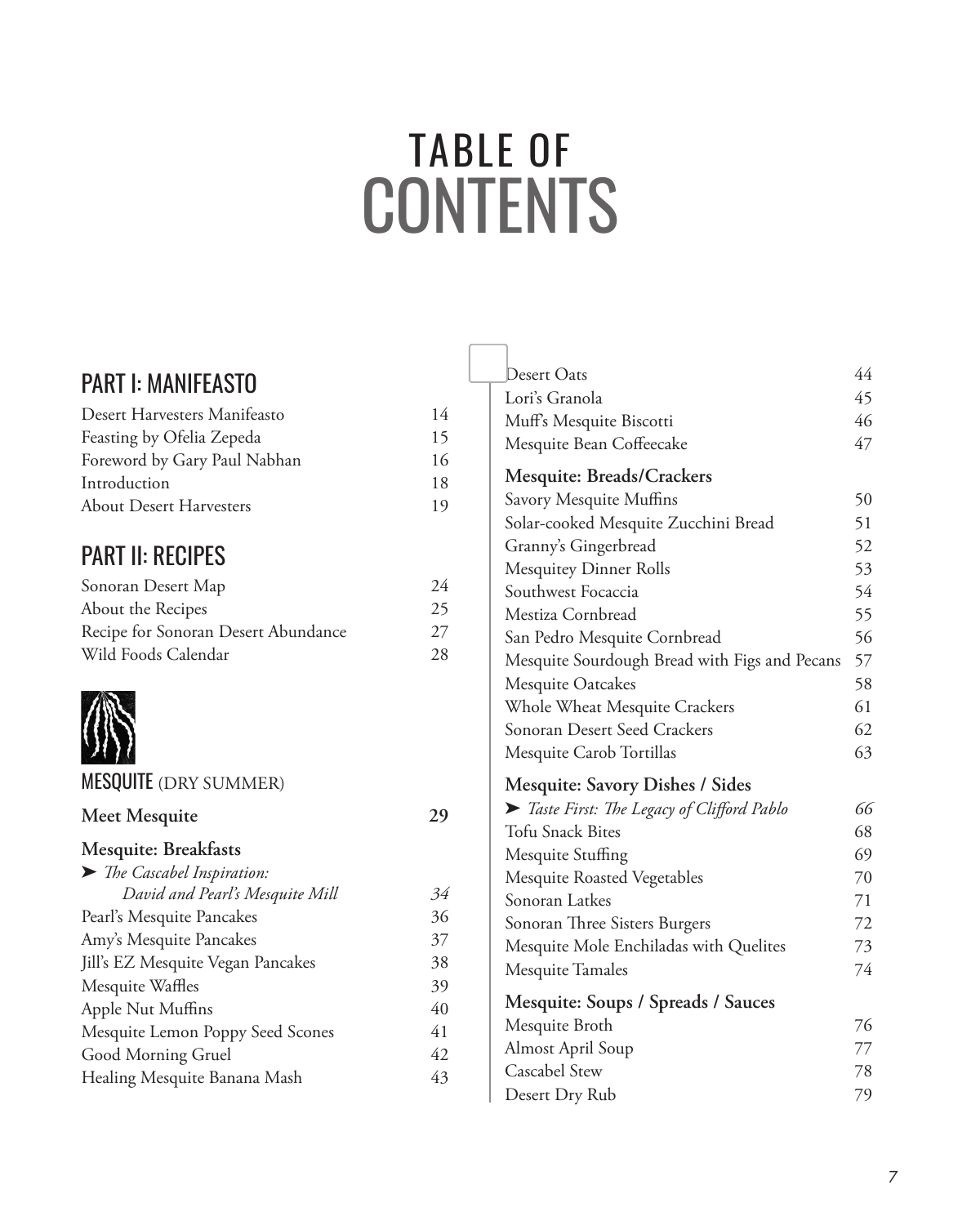| Mesquite Syrup/Jelly           | 80 |
|--------------------------------|----|
| Olive-Mesquite Tapenade        | 81 |
| Mesquite Chocolate Chile Sauce | 82 |

#### **Mesquite: Sweets**

| Mesquite Ice Cream                           | 84  |
|----------------------------------------------|-----|
| Refreshing Mesquite Sorbet                   | 85  |
| Mesquite Rugelach                            | 86  |
| Rose's Mesquite Hermits                      | 87  |
| Mesquite Toffee                              | 88  |
| Mesquite Macaroons                           | 89  |
| Pumpkin Cheesecake Bars                      | 90  |
| Mammoth Mesquite Chocolate Swirl Cookies     | 91  |
| Mesquite Chiltepin Milano Cookies            | 92  |
| Secret Mesquite Chocolate Chip Cookies       | 93  |
| Peanut Butter Mesquite Cookies               | 94  |
| Kukukadoo Solar Cookies                      | 95  |
| Amy's Apple Crisp                            | 96  |
| Chocolate Crazy Cake                         | 97  |
| Almond Mesquite Cake                         | 98  |
| Valencian Easter Cake or "La Mona de Pasqua" | 99  |
| Mesquite Pie Crust                           | 100 |
| Southern Arizona Pecan Date Pie              |     |
| with Mesquite Crust                          | 101 |
| Desert Granola Bars                          | 102 |
| Brad's Neighborhood Mesquite Holiday Bars    | 103 |
|                                              |     |

# **Mesquite: Drinks**

| Mesquite Milkshake        | 106 |
|---------------------------|-----|
| Mesquite Atole            | 107 |
| Mesqcafé Olé              | 108 |
| Dirty Mesquite Chai       | 109 |
| Mesquite Beer             | 110 |
| Nutty Lu Desert Brown Ale | 111 |
|                           |     |



# SAguARO FRuIT **(DRY SUMMER)**

| Meet Saguaro                   | 113 |
|--------------------------------|-----|
| > The Saguaro Fruit Harvest:   |     |
| Learning from Stella Tucker    | 116 |
| Sweet Smoky Saguaro Seed Blend | 120 |

| Kaij Atol / Saguaro Seed Porridge | 121 |
|-----------------------------------|-----|
| Saguaro Seed Nut Butter           | 122 |
| Saguaro Fruit Glaze               | 123 |
| Saguaro Cashew Ice Cream          | 124 |
| Sonoran Pie                       | 125 |
| Sonoran Desert Chocolate          | 126 |
| Saguaro Cordial                   | 127 |
| Chocolate-dipped Juñ              | 128 |



# DESERT IRONwOOD **(DRY SUMMER | WET SUMMER)**

| Meet Desert Ironwood               | 129 |
|------------------------------------|-----|
| Ironwood Flour                     | 134 |
| Ironwood Edamame                   | 135 |
| Palo Fierro Tempeh                 | 136 |
| Three Sisters and Friend Snack Mix | 137 |
| Sprouted Ironwood Stir-Fry         | 138 |
|                                    |     |



# AcORN **(WET SUMMER)**

| Meet Acorn                        | 139 |
|-----------------------------------|-----|
| Sky Islands Full of Food          | 142 |
| Emory Oak Acorn Flour             | 144 |
| Acorntillas                       | 145 |
| Acorn Bread                       | 146 |
| Acorn Saguaro Seed Bread          | 147 |
| Acorn Burgers with Mountain Spice |     |
| and Chiltepin                     | 148 |
| <b>Acorn Cookies</b>              | 149 |



# PRIckly PEAR FRuIT AkA TuNAS **(WET SUMMER)**

| Meet Prickly Pear Fruit                             | 151 |
|-----------------------------------------------------|-----|
| A Gateway Taste: Jeau Allen's Prickly Pear Pops 154 |     |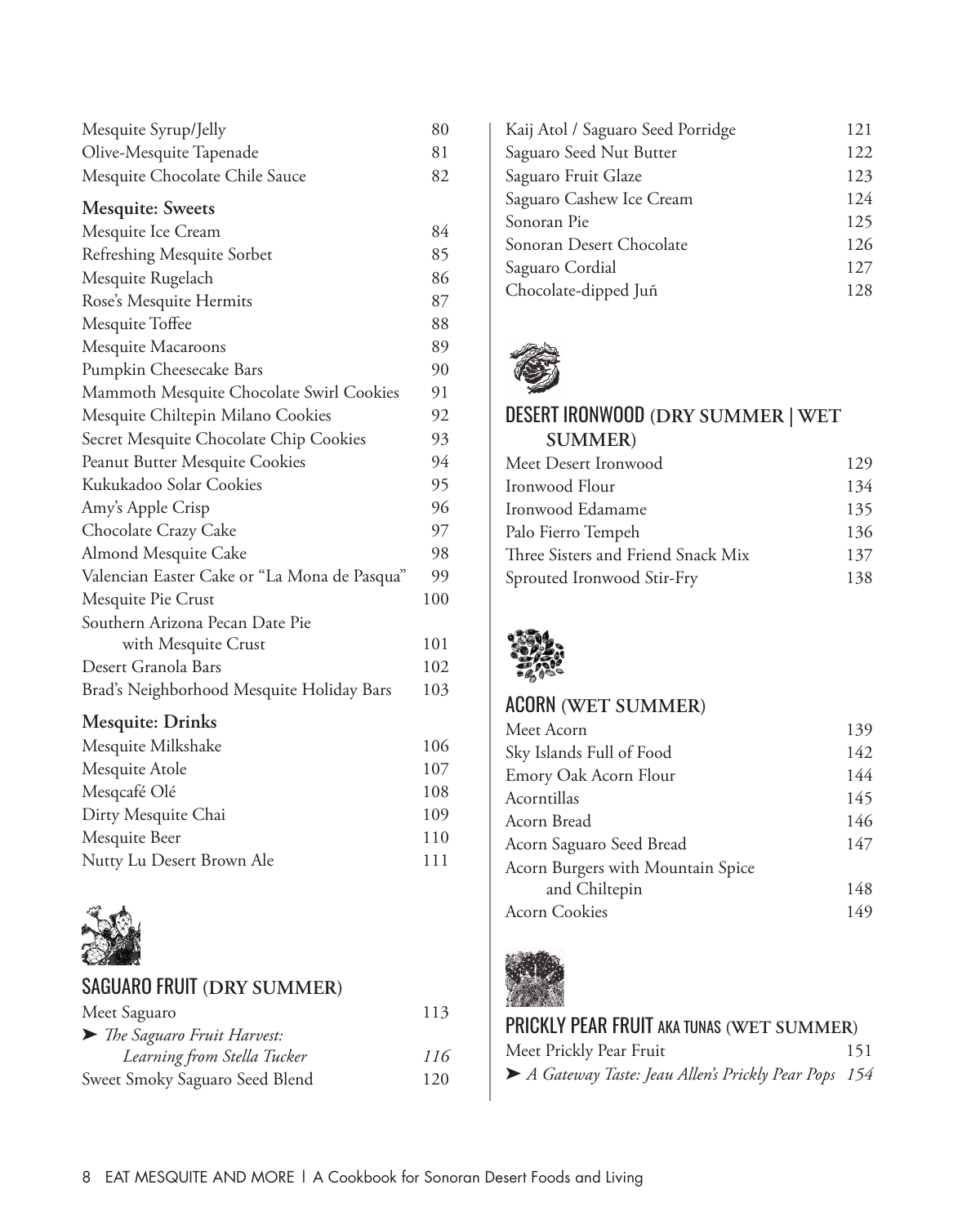| 158 |
|-----|
| 159 |
| 160 |
| 161 |
| 162 |
| 163 |
| 164 |
| 165 |
| 166 |
| 167 |
| 168 |
|     |



# DEVIL'S CLAW (WET SUMMER)

| Meet Devil's Claw              | 169 |
|--------------------------------|-----|
| Spicy Devil's Claw Pod Pickles | 172 |



# WOLFBERRY (WET SUMMER | SPRING)

| Meet Wolfberry                                    | 173 |
|---------------------------------------------------|-----|
| Solar-baked Wolfberry Bread                       | 176 |
| Autumn Wolfberry Chutney                          | 177 |
| Fermented Fall Fruits                             | 178 |
| Wolfberry-Apple Mole with Barrel Cactus Seeds 179 |     |
| Wolfberry Vinegar                                 | 180 |
| <b>Wolfberry Cookies</b>                          | 181 |



#### HACKBERRY (FALL)

| Meet Hackberry              | 183 |
|-----------------------------|-----|
| Hackberry Flour             | 186 |
| Hackberry Milk              | 187 |
| Aspen's Hackberry Marmalade | 188 |
| Hackberry Ei Keuchen        | 189 |
| Drunken Hackberries         | 190 |
|                             |     |



# **CHILTEPIN (FALL)**

| Meet Chiltepin              | 191 |
|-----------------------------|-----|
| Sweet and Spicy: EXO Coffee |     |
| and the Desert Cold Brews   | 193 |
| Chiltepin Salsa             | 196 |
| Spicy Tepary Bean Spread    | 197 |
| Chiltepin Beet Hummus       | 198 |
| Chiltepin Flan              | 199 |
| Chiltepin Cold Brew         | 200 |



# **BARREL CACTUS (FALL | WINTER)**

| Meet Barrel Cactus                     | 201 |
|----------------------------------------|-----|
| Harvesting as Healing:                 |     |
| Iskashitaa Refugee Network             | 203 |
| Barrel Cactus Seed Gomasio             | 206 |
| Soothing Barrel Cactus Seed Blend      | 207 |
| Barrel Seasoning/Rim Salts             | 208 |
| <b>Barrel Cactus Chutney</b>           | 209 |
| Grapefruit Barrel Cactus Seed Dressing | 210 |
| Butternut-Barrel Rice                  | 211 |
| Candied Barrel Fruit Slices            | 212 |



# PRICKLY PEAR PAD AKA NOPAL (SPRING)

| Meet Prickly Pear Pad                      | 213 |
|--------------------------------------------|-----|
| Nopalito Pakoras                           | 216 |
| Nopalito Jerky                             | 217 |
| Desert Tepary Bean Salad with Nopalitos    | 218 |
| Nopalitos en Escabeche                     | 219 |
| Nopalitos Pipián                           | 220 |
| Southwestern Vegetarian Sausage Gumbo      | 221 |
| Nopales Cabbage Salad with Tahini Dressing | 222 |
| Easy Nopalito Salsa                        | 223 |
| Calabacitas con Nopalitos Fritos           | 224 |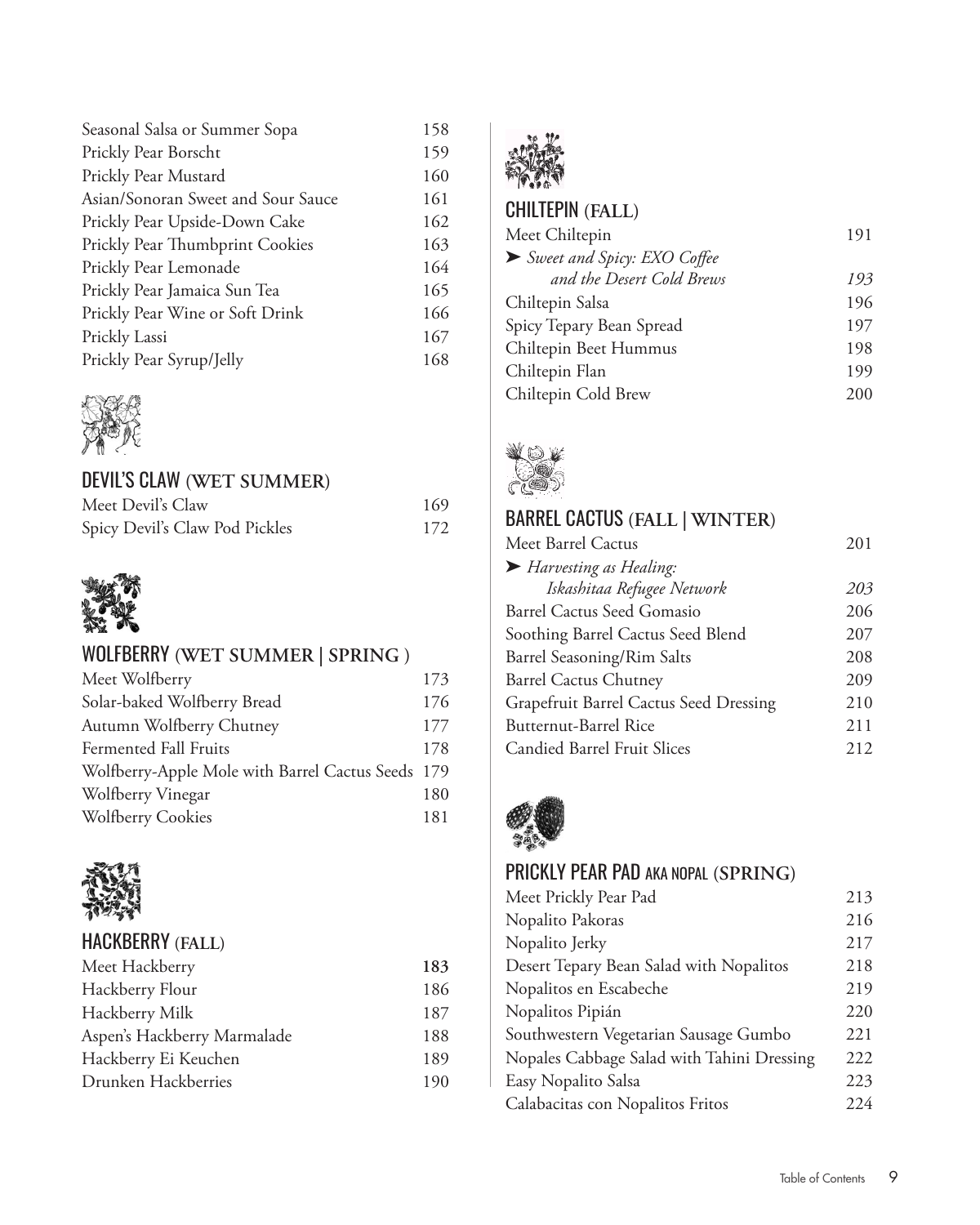Yucca Flower and Palo Verde Bean Fried Rice 261



# cHOllA **(SPRING)**

| Meet Cholla                                 | 225 |
|---------------------------------------------|-----|
| Reviving Traditions: Terrol Dew Johnson and |     |
| Tohono O'odham Community Action (TOCA)227   |     |
| Cholla Bud Pico de Gallo                    | 230 |
| Cholla Pickles                              | 231 |
| Vegetable and Cholla Bud Skewers            | 232 |
| Cholla Bud Salad                            | 233 |
| Cholla Bud Pear Fennel Salad                | 234 |
| Cholla Bud Bisque                           | 235 |
| Solar Polenta Pizza                         | 236 |
| Cholla Chilaquile-Breakfast Bake            | 237 |
| Salt-cured Cholla Buds                      | 238 |



# DESERT cHIA **(SPRING | DRY SUMMER)**

| Meet Desert Chia                   | 239 |
|------------------------------------|-----|
| Desert Chia Sprouts                | 242 |
| Spicy Chia Seed Blend              | 243 |
| Hydrating Citrus-Chia Summer Salsa | 244 |
| Alegria Amaranth Bars              | 245 |
| Desert Chia Pudding                | 246 |
| Chia Aguas Frescas                 | 247 |
| Prickly Pear Chia Gel-O            | 248 |



## PAlO vERDE **(SPRING | DRY SUMMER)**

| Meet Palo Verde                                    | 249 |
|----------------------------------------------------|-----|
| $\blacktriangleright$ From Food Forest to Kitchen: |     |
| Barbara Rose and the Bean Tree Farm                | 252 |
| Palo Verde Sprouts                                 | 256 |
| Sonoran Desert Hunza Mix                           | 257 |
| Three-Bean Salad                                   | 258 |
| Posole con Frijoles de Palo Verde                  | 259 |
| Sonoran Succotash                                  | 260 |



## DESERT FlOwERS **(SPRING | WET SUMMER)**

| Meet Desert Flowers          | 263   |
|------------------------------|-------|
| <b>Creosote Capers</b>       | 266   |
| Desert Bloom Granola         | 267   |
| Octopus Agave Flower Flour   | 268   |
| <b>Floral Ice Cubes</b>      | 269   |
| <b>Candied Flowers</b>       | 270   |
| Pickled Yucca Blossoms       | 271   |
| <b>Stuffed Yucca Flowers</b> | 2.72. |



#### WILD GREENS AND DESERT HERBS (SPRING | WET SUMMER)

Meet Wild Greens and Desert Herbs 273 ➤ *Meals of the Moment: An Herbalist Forages for Breakfast 275* Desert Herb Spice Blend 278 Cucumber Purslane Soup 279 Pickled Verdolagas 280 Verdolagas Potato Salad 281 Verdolagas Slaw 282 Verdolagas Fritters 283 Verdolagas Salsa 284 Tumbleweed Tempeh Tacos with Watermelon Salsa285 Off-Grid Greens Tart 286 Tepary Beans 'n' Greens 288 Sky Island Pesto 289 Infused Desert Greens Vinegar 290 Flavored Agave Syrup 291 Desert Tea 292 Red Beer with Aloysia 293 Desert Lavender Tequila 294 Creosote Bitters 295